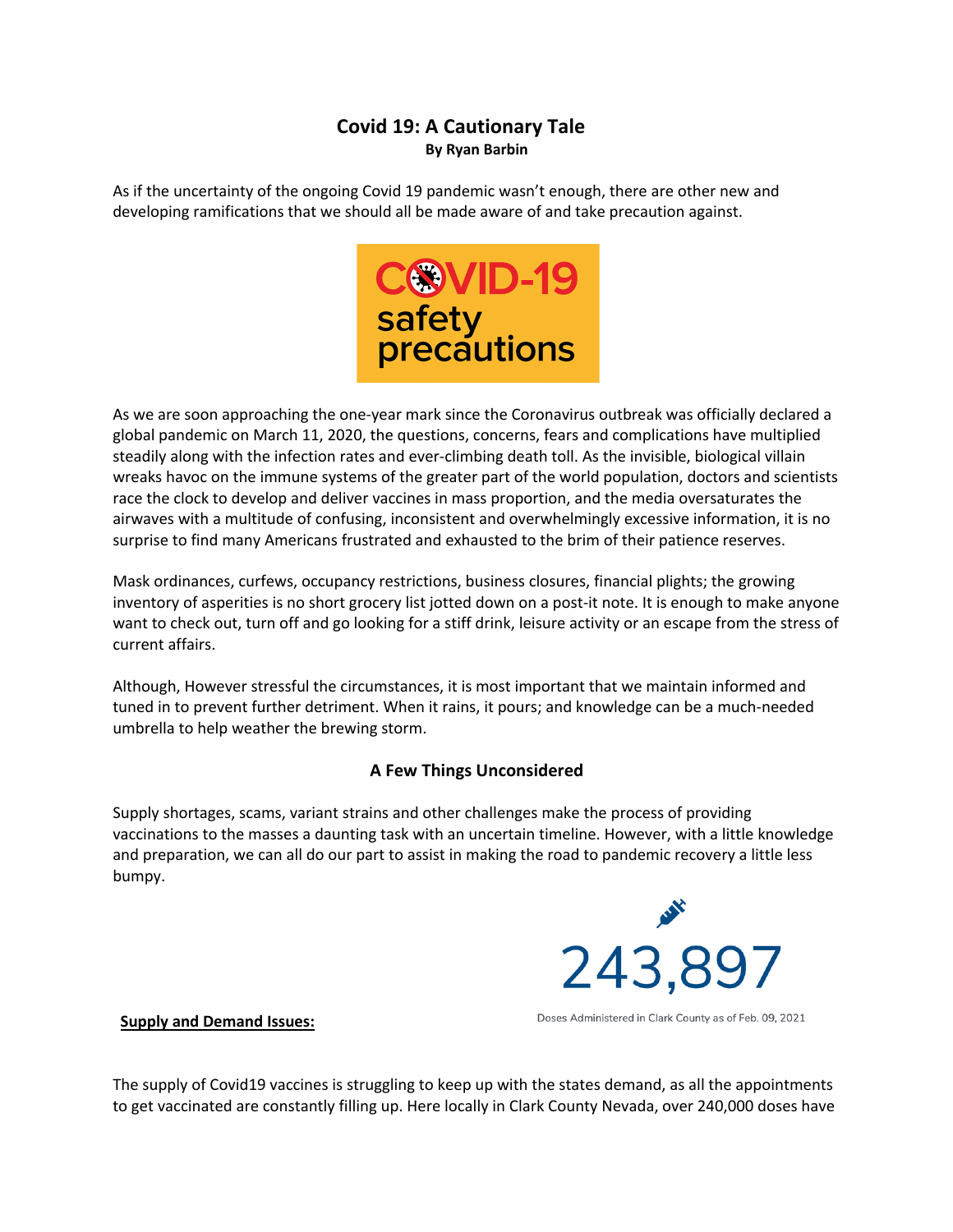been administered, but at the going rate, it could take up to 2 years to vaccinate the entire population of Las Vegas.

## **Double Booking and Line Jumping:**

According to Southern Nevada Health District (SNHD), double booking appointments is becoming a serious issue with over 10,000 duplicate appointments to date. Failure to properly cancel duplicate appointments causes gaps preventing other people from being able to schedule their appointments. This in turn leads to other issues that risk the possibility of having to waste or dispose of vaccines due to the strict storing and temperature control required.

To combat this, SNHD is attempting to maintain extra supply and staff on hand to assist with walk-ins, and they are adamantly encouraging people to cancel their duplicate appointments.

Line jumping is also an issue, as a growing number of wealthy and crafty people are finding ways to game the system and jump the line to receive the vaccine before they are eligible. This is a new and growing concern, so restrictions and enforcement have not been strong enough to adequately prevent this from happening. Some technical issues have also allotted people who are not yet eligible to receive the vaccine to jump the line. This then causes issues preventing other "higher risk" persons from receiving their vaccine appointments. As this issue continues, more enforcement is being enacted and could prove to be costly to those who continue to try to game the system.

#### **New Strains:**

As with other viruses, there is always concerns over mutating and evolving strains that develop. New strains from U.K., South Africa and Brazil have been gaining traction and have been popping up in different areas around the U.S. The 7<sup>th</sup> case of the new South African strain was confirmed here in Las Vegas on February 11, 2020.

So far, the CDC says that the antibodies within the current approved vaccines recognize the variants within these new strains, but the threat is one being closely monitored as it can change with continued time and further evolution.

## **Vaccine Scams:**

Similar to the growing number of "IRS" calls and other growing scams that can be quite convincing, confusing and detrimental, scams regarding Covid19 vaccinations have begun. It is important that people are informed and cautious in regard to these. Vaccines are being offered free of charge, and no offer or requirement to pay for priority access, to join a waitlist or to receive the vaccine in any expedited manner should be considered. These are most certainly attempts to scam people for money and/or identity theft, and can be dangerous to those who are unaware and uninformed of their existence.